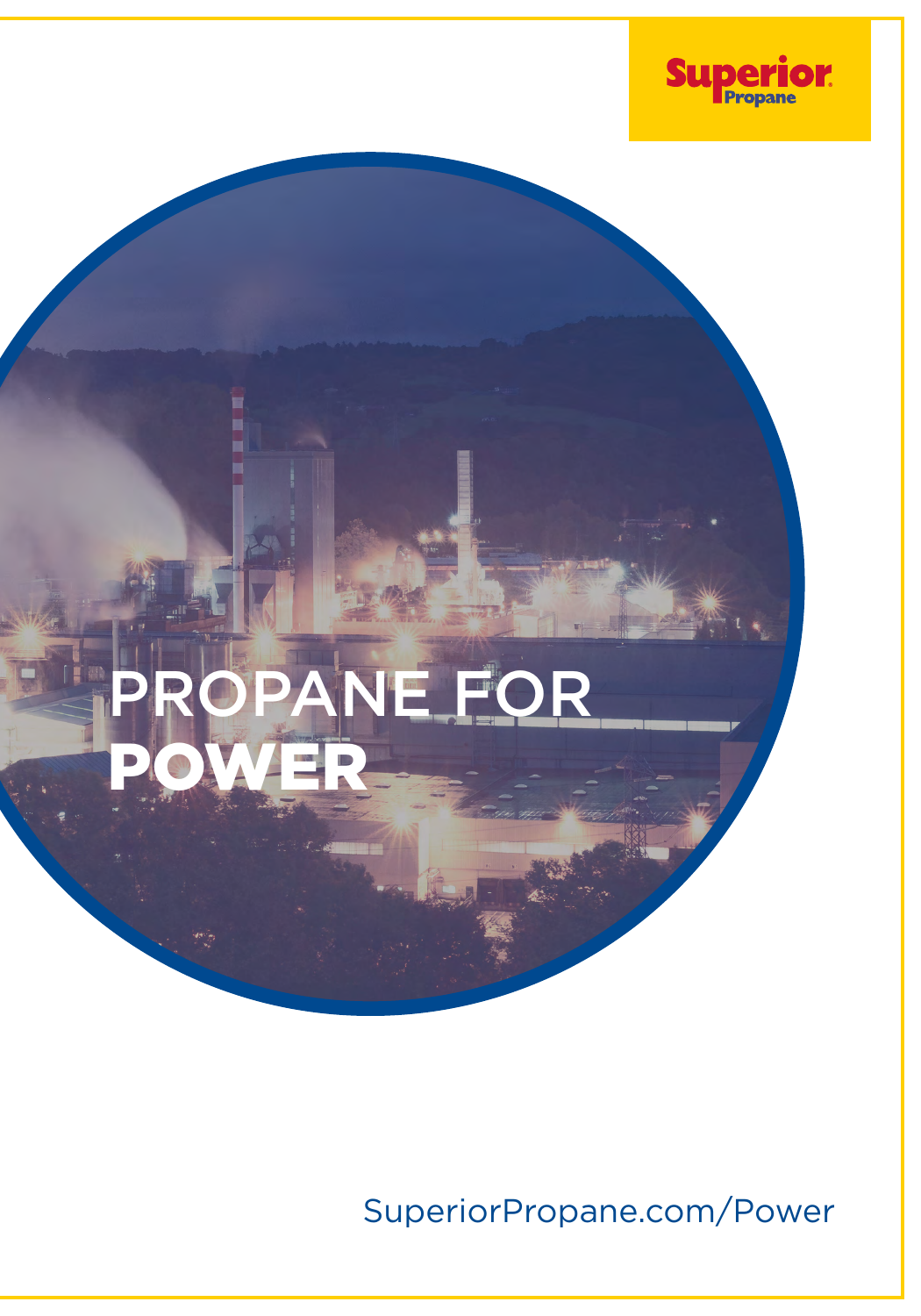## **TRANSITIONING FROM DIESEL TO PROPANE**

Transitioning from diesel to a cleaner, more affordable propane power generation solution will help remote communities and industry move towards a sustainable energy future. Propane is a proven fuel with infrastructure that is readily available today. It's a versatile fuel that can be integrated with a variety of energy solutions and green technologies to provide reliable continuous power while reducing environmental impact.

**55% LESS SERVICE AND MAINTENANCE REQUIREMENTS FOR PROPANE ENGINES VS DIESEL, PROVIDING SUBSTANTIAL SAVINGS1**

#### **ADVANCED TECHNOLOGIES AND PARTNER NETWORK**

Propane generators are designed for efficiency (no de-rate), reliability, flexibility, and environmental compatibility. Superior Propane works with engine manufacturing and distributing partners to offer a variety of generator options to meet all required specifications. Whether it's a high-profile industrial project or a smaller scale community initiative, there's no room for error or downtime.

|                                               | <b>PROPANE</b>                                                                                                                                                                                                                                            | <b>DIESEL</b>                                                                                                          |
|-----------------------------------------------|-----------------------------------------------------------------------------------------------------------------------------------------------------------------------------------------------------------------------------------------------------------|------------------------------------------------------------------------------------------------------------------------|
| Fuel Cost <sup>2</sup>                        | Propane can reduce fuel costs by up to 40%<br>compared to diesel                                                                                                                                                                                          | Historically, diesel is 40-50% more<br>expensive than propane                                                          |
| <b>Safety &amp; Risk</b><br><b>Management</b> | Propane vaporizes when released,<br>eliminating the risk to water, ground or air<br>during transportation, product transfer and<br>storage                                                                                                                | Diesel spills are environmentally damaging<br>and costly to cleanup and remediate                                      |
| <b>Emissions</b>                              | Propane emits 98% less particulate matter<br>than diesel, and reduces carbon emissions<br>by up to $15\%$ <sup>3</sup>                                                                                                                                    | Risk of not meeting emissions regulations<br>and environmental standards                                               |
| <b>Equipment</b><br><b>Performance</b>        | Propane burns cleaner than diesel, leading<br>to a longer engine life and extended<br>service intervals<br>Direct-fired or electric vaporizers ensure<br>continuous, optimal performance of<br>equipment even at extreme freezing<br>temperatures         | Hard particulates cause equipment<br>damage and more frequent maintenance<br>requirements                              |
| <b>Availability &amp;</b><br><b>Storage</b>   | Propane is readily available across<br>Canada-you can get propane anywhere<br>you can get diesel even if you are located<br>off grid<br>Propane can be stored long-term with zero<br>degradation or contamination<br>Propane cannot be stolen like diesel | Storage costs at remote sites can be much<br>higher for diesel<br>Risk of fuel contamination from long-term<br>storage |



Manage and forecast your fuel, and track and prioritize your deliveries anytime, any[where with the myS](https://play.google.com/store/apps/details?id=com.superiorplus.ca)UPERIOR™ mobile app.

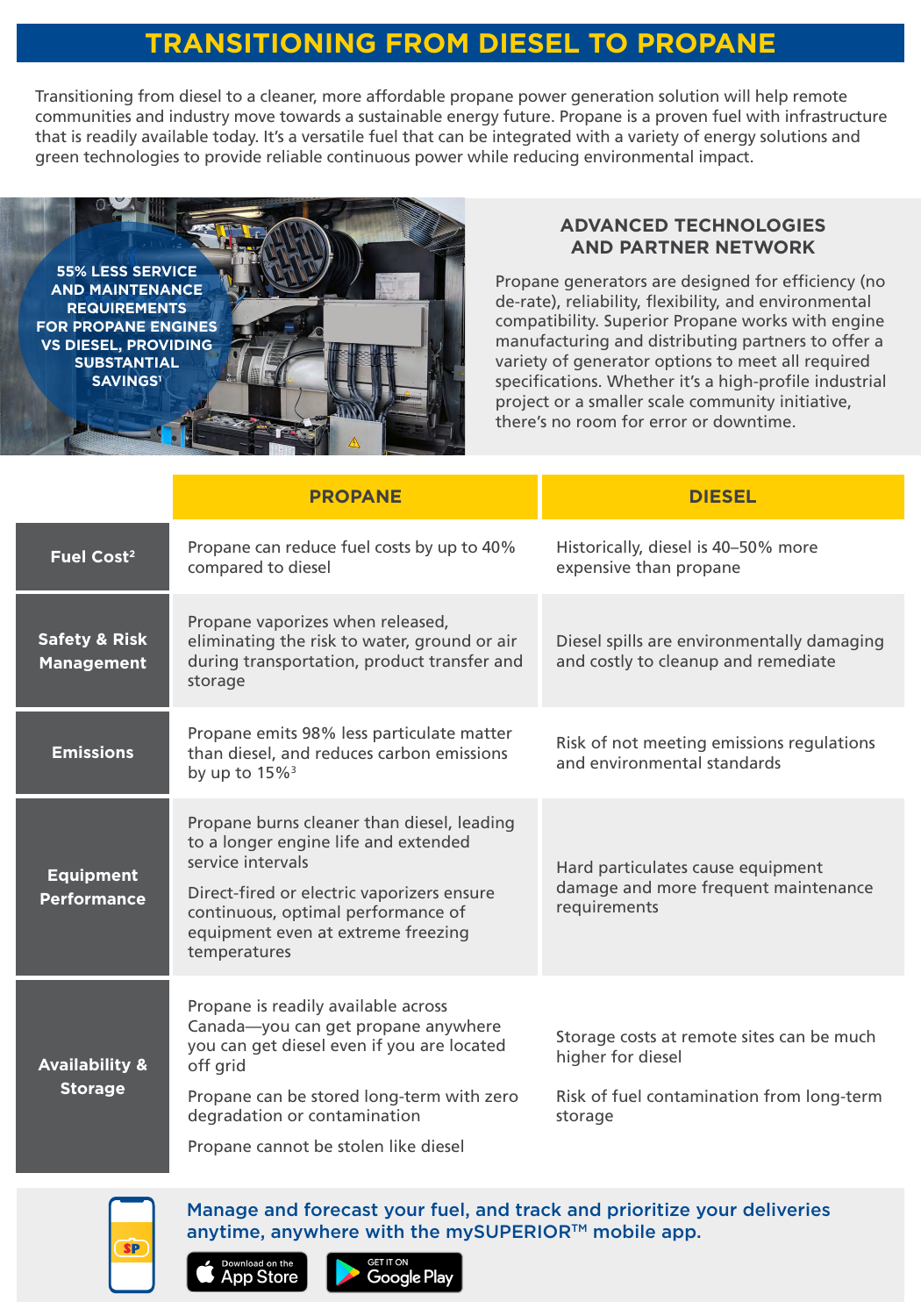## **SUPERIOR SOLUTIONS**

#### **ENERGY PLANNING**

Superior Propane has the expertise and experience to provide industrial, commercial or residential consulting and design services to develop custom energy plans to achieve project or community goals. We offer various applications to deliver affordable, sustainable energy solutions including:

#### **CONTINUOUS PRIME POWER**

#### **HYBRID RENEWABLE-PROPANE POWER**

**PRIME POWER FOR PEAK LOADING OR PEAK SHAVING PERIODS**

#### **COMBINED HEAT & POWER**

**TEMPORARY POWER FOR INDUSTRIAL & CONSTRUCTION SITES**

**BACK-UP POWER**

Together with our partners and customers, we design, build and service power systems anywhere in Canada. Plus, we offer flexible financing and rental options, and support with training, commissioning and start-up.

#### **SUPERIOR POWER. SUPERIOR EXPERTISE.**

With over 70 years of experience, Superior Propane operates in a highly regulated environment and has technical experts specializing in complex projects and applications.

Our Canada-wide storage and distribution network reaches all regions and provides local maintenance support. We have the resources to deploy diverse transportation methods including rail, barge and truck to ensure you get the propane you need when you need it.

We work with one-third of Indigenous communities across Canada and we value our long-standing service commitment to Indigenous peoples and businesses.

## CONTACT US FOR AN ON-SITE ANALYSIS FOR ALL INDUSTRIES AND CUSTOM-BUILT PROPANE POWER GENERATION SYSTEM

1-87SUPERIOR (1-877-873-7467) [SuperiorPropane.com/Power](https://www.superiorpropane.com/power)



#### COMBINED HEAT & POWER (CHP)



Provincial governments have recognized the proven benefits of CHP and are offering financial incentives to install these highefficiency systems.



#### RELIABLE POWER **SUPPLY**

Incorporating clean, affordable propane as part of the energy mix provides a more reliable power supply. Renewable energy resources like wind and solar aren't available 24/7, year-round. And there can be unpredictable weather events that disrupt renewable technologies. A hybrid solution that integrates propane power as a back-up source will provide continuous power while still reducing emissions.

## PROPANE WORKS

**COMMERCIAL** INDUSTRIAL **AGRICULTURAL** RESIDENTIAL MINING AQUACULTURE CONSTRUCTION REMOTE LOCATIONS TRANSPORTATION FORESTRY HOSPITALITY